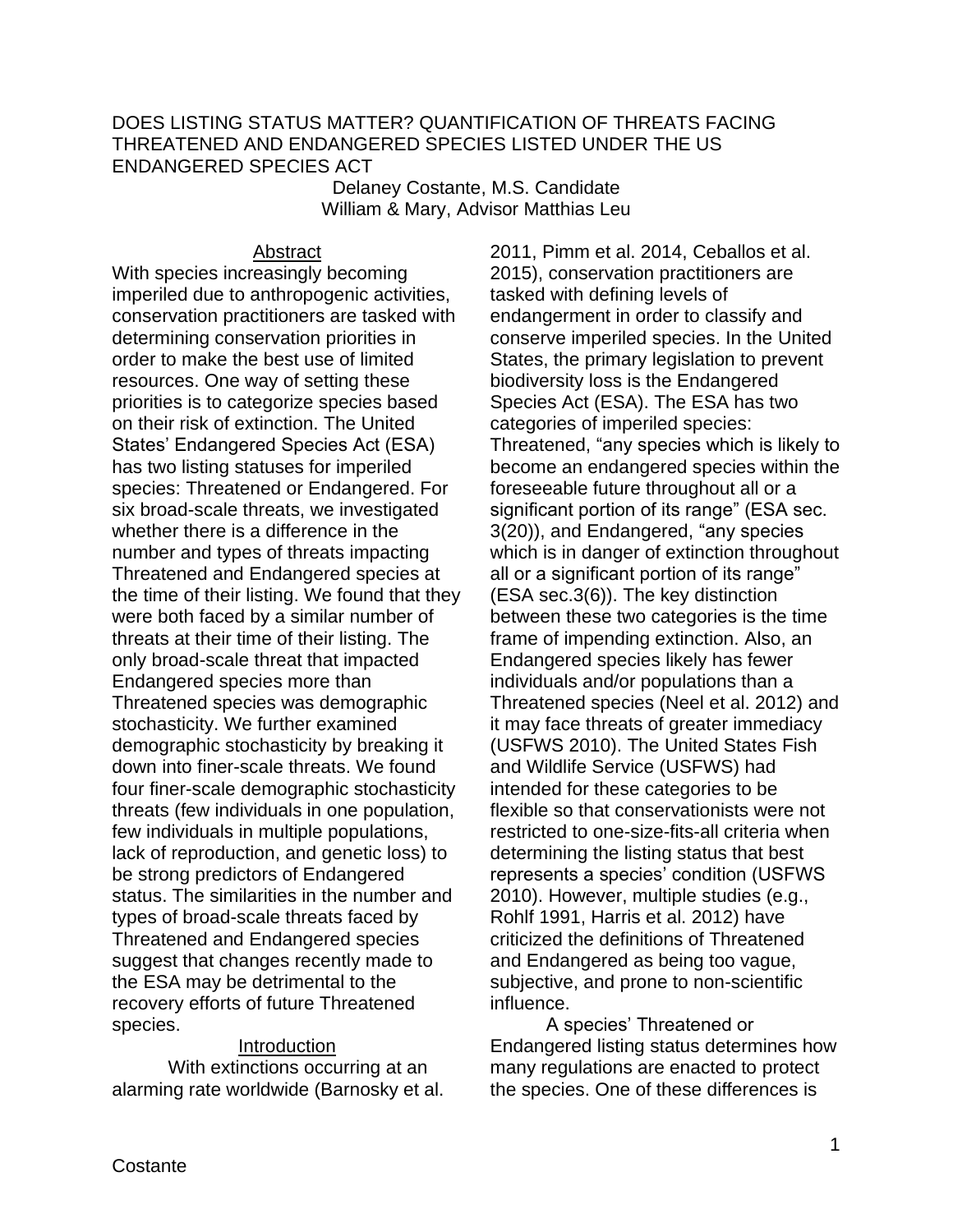with Section 9 of the ESA, which provides an array of protections to both the species and its habitat. All of these protections go into effect automatically for species listed as Endangered; however, for Threatened species it is up to the Secretary of the Interior (USFWS) or Commerce (National Marine Fisheries Service, NMFS) to grant some or all of these protections to the species. Another major ESA protection is found within Section 4. Through much of the ESA's history, it was illegal to "take" ("harass, harm, pursue, hunt, shoot, wound, kill, trap, capture, or collect, or attempt to engage in any such conduct" (ESA sec. 3(19))) any Threatened or Endangered animal species. This was not the case for protected plant species; their protections came from state law and regulations on the federal lands where they occur (Evans et al. 2016). In 1995, the "harm" aspect of this "take" definition was clarified as including any "act which actually kills or injures wildlife" including "significant habitat modification or degradation where it actually kills or injures wildlife by significantly impairing essential behavioral patterns, including breeding, feeding or sheltering", thereby protecting both the animal and its habitat (50 CFR § 17.3). However, a recent change to the ESA (USFWS 2019) removed the "take" protection from animal species that would be newly listed as Threatened unless a special rule is provided.

To the best of our knowledge, few studies have examined the association between a species' listing status and the threats it faces. Ducatez and Shine (2017) found that the more critical the listing status of IUCN-listed vertebrates, the more threats the species had. Additionally, they identified specific threats within each taxa that were more likely to impact individuals with increasing

listing status (Ducatez and Shine 2017). Conversely, when Greenville et al. (2020) analyzed IUCN-listed vertebrates at the global scale with a network analysis, they did not find a connection between the species' IUCN status and the number or types of threats that impact them. On a national scale, Venter et al. (2006) found that the number of threats faced by species protected by Canada's Species at Risk Act increased with increasing level of endangerment. This limited evidence is inconclusive as to whether a species' listing status is related to the degree to which it is impacted by threats.

The objective of this project was to elucidate differences between Threatened and Endangered species beyond those described in their ESA definitions. To do so, we will: (1) determine whether there is a difference in the number of threats facing Threatened and Endangered species at the time of their listing, (2) determine whether Threatened and Endangered species are faced by the same general threats (i.e., broad-scale threats), and (3) for the general threats which impact one listing status more than the other, discern finer-scale threats where Threatened and Endangered species differ. Based on their definitions, we would expect a Threatened species to be faced by fewer threats at its time of listing than an Endangered species. Because species with fewer individuals remaining (i.e., Endangered species; Neel et al. 2012) are more vulnerable to demographic consequences (Lande 1988), we also predict that Endangered species are more likely to be impacted by threats relating to demographic stochasticity. By identifying these distinctions between Threatened and Endangered species, we can determine whether the current differences in regulatory protections are appropriate, or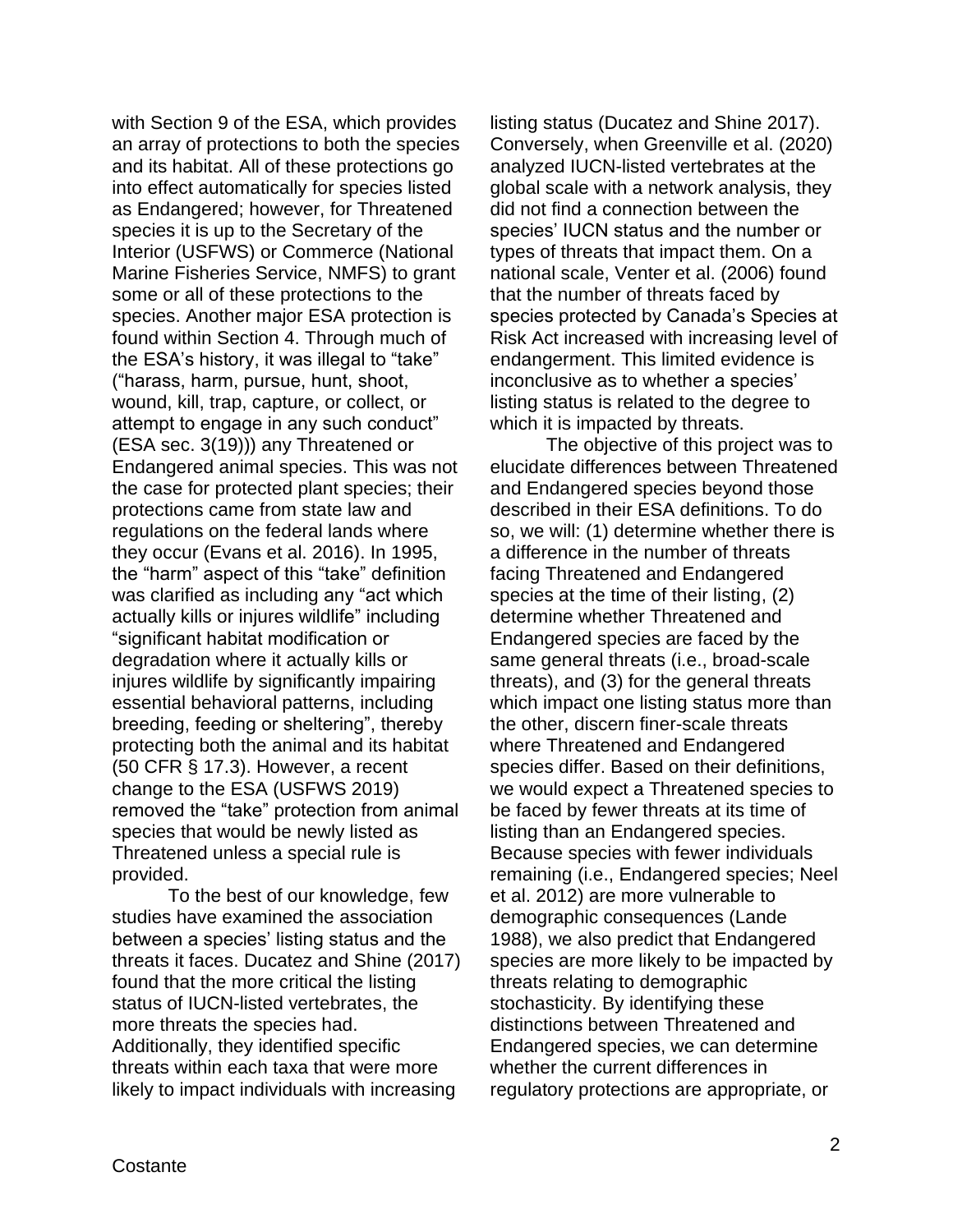if Threatened and Endangered species need to be treated more similarly so they are both afforded the ability to successfully recover from the ESA.

# Methods

## 1. Threatened and Endangered Species Analyzed

Our analysis included every species in the United States, its territories, and its territorial waters that the USFWS or the National Oceanic and Atmospheric Administration's National Marine Fisheries Service (NMFS) listed as "Threatened" or "Endangered" under the ESA between 1975 and 2020. We excluded species listed prior to 1975 because those listing decisions did not include information on the threats facing the species. We included species that were delisted due to recovery or extinction. Consistent with the ESA's definition of "species" (ESA section 3(16)), each Distinct Population Segment (DPS) was treated as its own species. The resulting sample size was 1569 species.

## 2. Threat data collection

Leu et al. (2019) had previously quantified the number of threats facing Threatened and Endangered species at the time of their listing for six overarching categories: habitat modification, overutilization, pollution, species-species interactions, environmental stochasticity, and demographic stochasticity. Using the same methods as Leu et al. (2019), we updated this dataset by collecting data for species listed between 2018 and 2020. Using this database, we compared both the number and type of threats facing a species at their time of listing between species categorized as Threatened versus Endangered.

Based on this analysis, only the demographic stochasticity threat type differed between Threatened and Endangered species (see Results). We

broke this threat into more specific categories so that we could further evaluate differences between Threatened and Endangered species. In order to collect the threat data at a finer resolution, we reviewed each species' Final Rule listing document. All threat language for demographic stochasticity was pulled from the "Summary of Factors Affecting the Species" section in each listing document. From this section, we extracted "threat language" only if a threat was specified as actively impacting the species at the time of their listing.

We classified threats pertaining to demographic stochasticity into ten threat categories (Table 1). We defined these categories on the basis of initial reviews of Final Rule listing documents, searches of our database of collected threat language, and reviews of previous work (e.g., Wilcove et al., 1998; Evans et al., 2016; Leu et al., 2019).

Table 1. Demographic stochasticity threats were classified on the basis of threats described in ESA listing documents.

| i nreat                               |  |  |
|---------------------------------------|--|--|
| Few individuals, one population       |  |  |
| Few individuals, multiple populations |  |  |
| Few populations                       |  |  |
| Isolation                             |  |  |
| Reduced range                         |  |  |
| Lack of reproduction                  |  |  |
| Inbreeding                            |  |  |
| <b>Genetic loss</b>                   |  |  |
| <b>Biological limitations</b>         |  |  |
| Not in the wild                       |  |  |

 $T$ leas an

### 3. Statistical analysis

Our first objective was to determine whether the number of threats at time of listing differed between Threatened and Endangered species. We used a generalized linear mixed effect model (GLMER; lme4 package version 1.1-23; Bates et al., 2015) to relate Threatened or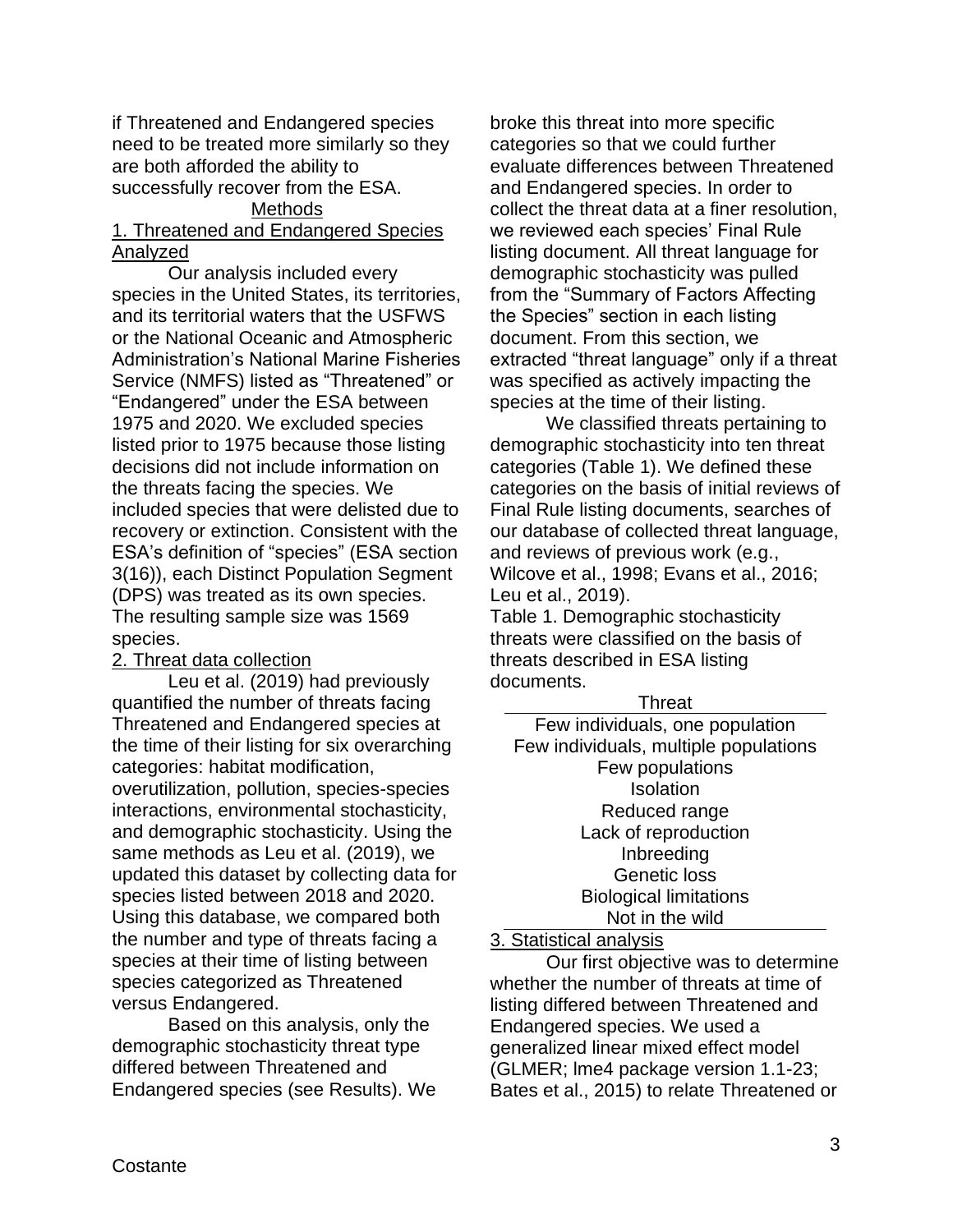Endangered status to the number of threats at time of listing. The response variable was binary (Threatened [value = 0] or Endangered status [value = 1]), so we used a binomial error structure with a logit link. Because Leu et al. (2019) had previously found that the number of threats at time of listing related to the year of listing, we included year as a random factor. We also included taxa and region (both as delineated by the USFWS and NMFS) as random factors because species that are more closely related or that are found in a similar geographic location are more likely facing similar threats. Bolker et al. (2008) suggested a minimum of ten "samples" (species) per category in each random factor for a robust model. Three taxa (Cephalopods, Conifers and Cycads, and Lichens), two USFWS regions (7 and 10), and thirteen years (1975, 1981, 1983, 2003, 2004, 2005, 2007, 2008, 2009, 2017, 2018, 2019, and 2020) did not reach this threshold and were therefore omitted from the analyses. This reduced our sample size from 1569 to 1487 Threatened and Endangered species. We used Akaike information criterion (AICc; Burnham and Anderson, 2002) to compare the model of threats at time of listing to a null model.

Our second and third objectives were to compare the types of broad- and fine-scale threats faced by Threatened and Endangered species at their time of listing. We first compared univariate GLMER models for each of six broad threat types (with taxa, region, and year of listing as random factors and a binomial error structure as stated above) to a null model. Univariate models were carried forward to a global model if they performed better than the null model. All predictor variables included in the global model were compared with the dredge function in the MuMIn package (version

1.43.17; Barton, 2020). We model averaged final parameter estimates and associated variance across all candidate models and assessed the importance of a given variable on the basis of AICc weights (Burnham and Anderson, 2002). We used this approach for both the broadscale analysis of threat categories from Leu et al. (2019) and analysis of the finescale demographic stochasticity threats.

All analyses were done in R (version 3.6.2; R Core Team, 2019). We used the DHARMa package (version 0.3.3.0; Hartig, 2020) to ensure that residuals were properly distributed for the mixed models.

#### Results

## 1. Distribution of Threatened and Endangered Species

Of the 1569 species considered in our study, 75% (1170 species) were listed as Endangered. There was notable variation in the proportion of species listed as Threatened or Endangered across years of listing, taxa, and regions. Among the years in which more than ten species were listed, the range of listings was 40% Endangered (1977 & 2014) to 96% Endangered (2010). Taxa had a similarly extensive range, with 100% of corals listed as Threatened and 100% of arachnids listed as Endangered. Among the regions with adequate sample sizes, the range was 30% Endangered species in Region 9 and 91% Endangered species in Region 1. The ranges reported here reflect all listed species considered in our analysis; however, we omitted 83 species due to small sample sizes of species in certain years, taxa, and regions. While this may result in slight deviations from the percentages reported here, the omissions represent only 5% of our total sample size. Of the 1487 species that were analyzed, the proportion listed as Endangered was still 75% (1122 species).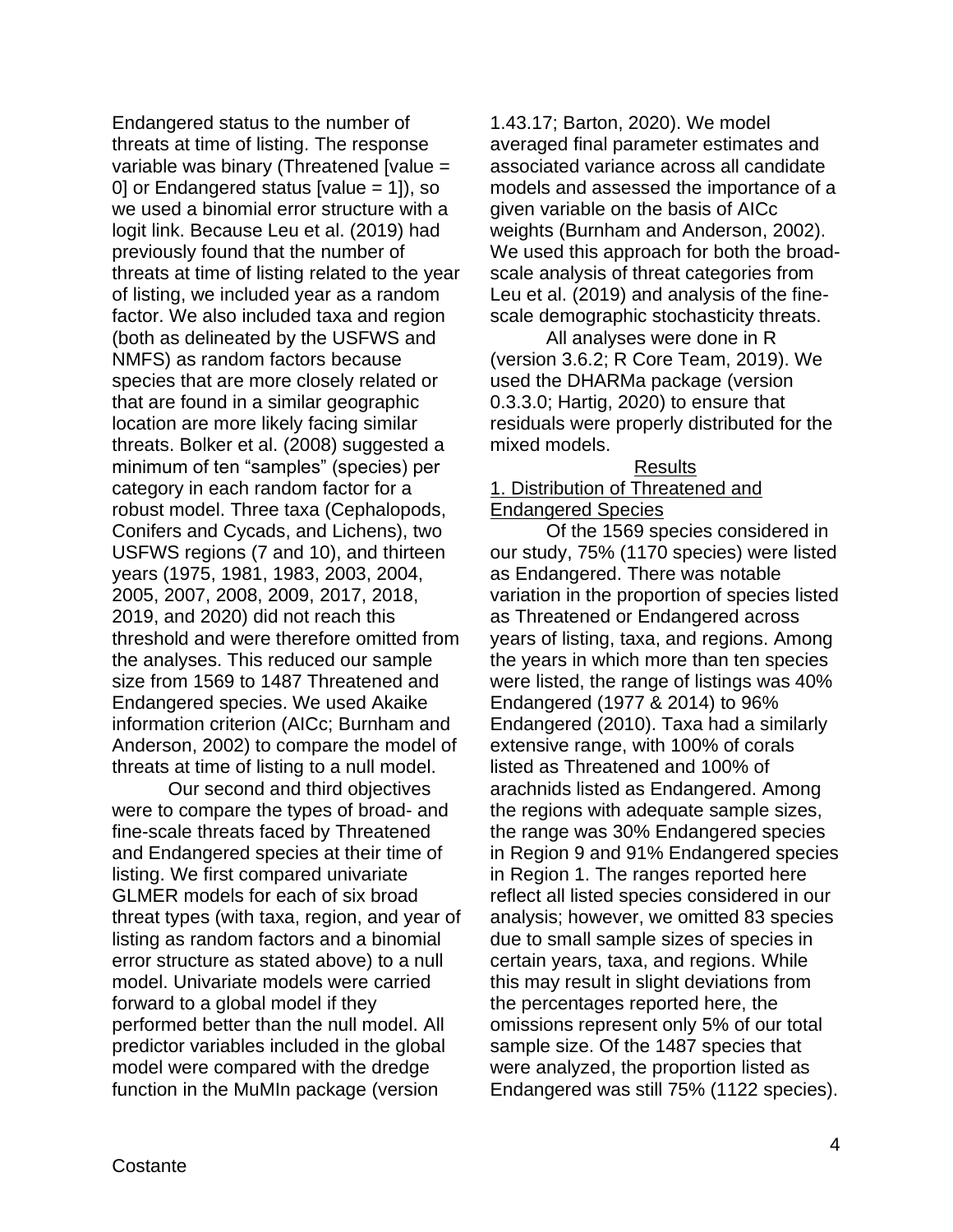# 2. Comparison of number of threats at time of listing

We found that Threatened and Endangered species were listed with a similar number of threats (Figure 1). The null model had a lower AICc (1413.94) than the model including number of threats as a predictor (1415.29), indicating that there was no difference in the number of threats facing Threatened and Endangered species at the time of their listing.



Figure 1. Average number (+/- 1 SD) of threats at time of listing did not differ between Endangered and Threatened species.

## 3. Comparison of threat types at time of listing

We found that demographic stochasticity was 1.9 times (95% CI 1.4- 2.6) more likely to impact an Endangered species than a Threatened species. Of the six threat types analyzed, only demographic stochasticity performed better than the null model by > 2 AICc. Habitat modification, overutilization, pollution, species-species interactions, and environmental stochasticity threats were all as likely to impact Threatened

species as Endangered species. Because there were no other variables worth considering, we did not construct a global model or use model averaging for this set of threats.

## 4. Comparison of demographic stochastic threats

Of the ten demographic stochastic threats, we found five to be predictors of Endangered status: few individuals in one population, few individuals in multiple populations, lack of reproduction, genetic loss, and few populations. These threats were between 4.2 times (few individuals in one population; 95% CI 2.3-7.6) and 1.1 times (few populations; 95% CI 0.7-1.8) more likely to impact Endangered than Threatened species (Table 2). We excluded the "not in the wild" threat category as only 17 species (1.1%) were listed with this threat. Isolation, reduced range, and biological limitations performed within 2 AICc of or were worse than the null model.

Table 2. Odds that a given threat will impact an Endangered species.

| <b>Threat</b>    | Odds | Confidence<br>interval |
|------------------|------|------------------------|
| Few individuals, | 4.2  | $2.3 - 7.6$            |
| one population   |      |                        |
| Few individuals, |      |                        |
| multiple         | 2.2  | $1.6 - 3.0$            |
| populations      |      |                        |
| Lack of          | 2.1  | $1.1 - 3.9$            |
| reproduction     |      |                        |
| Genetic loss     | 1.7  | $1.1 - 2.6$            |
| Inbreeding       | 1.6  | $0.8 - 3.2$            |
| Few populations  | 1.1  | $0.7 - 1.8$            |
|                  |      |                        |

**Discussion** 

Both Threatened and Endangered species faced a similar number of threats at the time of their listing (Figure 1). Of the six potential threats where these two listing categories could differ, the only one which impacts Endangered species more than Threatened species was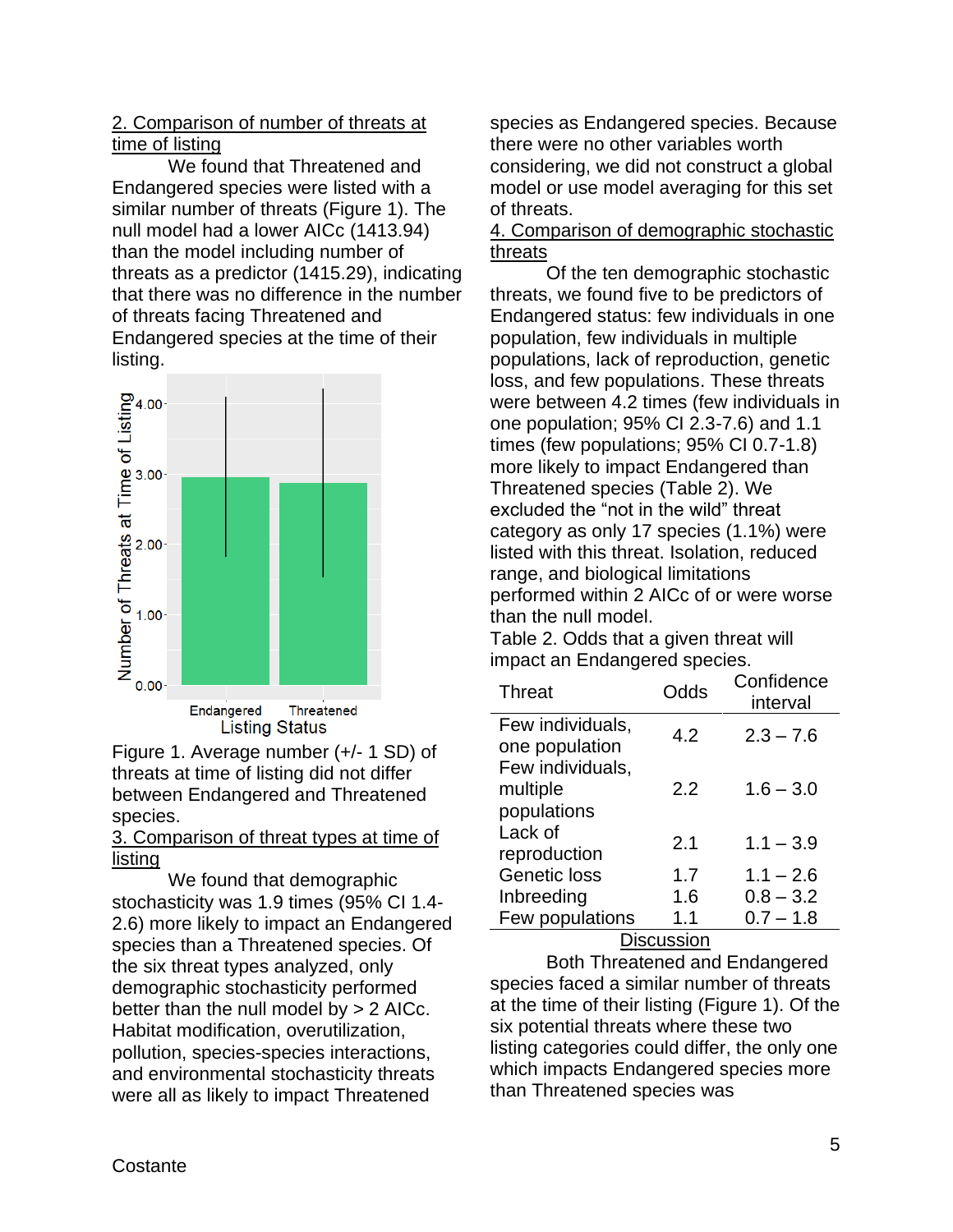demographic stochasticity. We found that habitat modification, overutilization, pollution, species-species interactions, or environmental stochasticity were as likely of a threat to Endangered as Threatened species. Further, only four of the nine demographic stochasticity threats we evaluated (few individuals in one population, few individuals in multiple populations, lack of reproduction, and genetic loss) were suitable predictors of Endangered status.

Despite differences in scale, taxonomic composition, and analysis, our findings support those of Greenville et al. (2020) in that both the number and types of threats facing species did not vary based on listing status. The contrary patterns identified by Ducatez and Shine (2017), that number of threats increased with listing status and that several broadscale threats were more likely to impact species with higher listing statuses, were not seen among ESA-protected species. Similarly, species protected by the ESA differed from those protected by Canada's Species at Risk Act in that the Canadian species also displayed an increasing trend between listing status and the number of threats (Venter et al. 2006). Despite our research, there is still disagreement on how the number and type of threats relate to different listing statuses.

We found that the only differences in threats between Threatened and Endangered species related to demographic stochasticity. It has previously been found that Endangered species were listed with fewer individuals and populations remaining compared to Threatened species (Neel et al. 2012). As published in the literature, species with fewer individuals remaining in the wild are more susceptible to threats relating to demographic stochasticity, such as

inbreeding, genetic loss, and the Allee effect (Lande 1988). Despite numerous criticisms that the definitions of Threatened and Endangered are too vague and subjective, leaving the USFWS and NMFS susceptible to lawsuits (Rohlf 1991, De Grammont and Cuarón 2006, D'Elia and McCarthy 2010, Harris et al. 2012, Regan et al. 2013, Waples et al. 2013), these listing statuses appear to be applied consistently to listed species. If they were not, differences in demographic stochastic threats (such as few individuals in one or multiple populations) would not have been as pronounced between the two groups. In this respect, the definitions of Threatened and Endangered also appear to provide an accurate assessment of extinction risk; the fewer and smaller the populations, the more likely extinction is (Pimm et al. 1988, O'Grady et al. 2004a).

Extinction risk is the most commonly used basis of listing categories, and several studies (O'Grady et al. 2004a, O'Grady et al. 2004b, De Grammont and Cuarón 2006) have verified that it is the best metric to use. In this respect, the ESA is consistent with the majority of endangered species lists. However, the ESA's criteria is far less quantitative than that of most other lists, and it has been frequently suggested for the USFWS and NMFS to implement more specific thresholds (De Grammont and Cuarón 2006, D'Elia and McCarthy 2010, Harris et al. 2012, Regan et al. 2013). However, this study confirms that Threatened and Endangered categories are being applied more consistently than is commonly believed.

Of the nine demographic stochastic threats we analyzed, three were equally as likely to impact Threatened species as Endangered species: biological limitations, isolation, and reduced range. It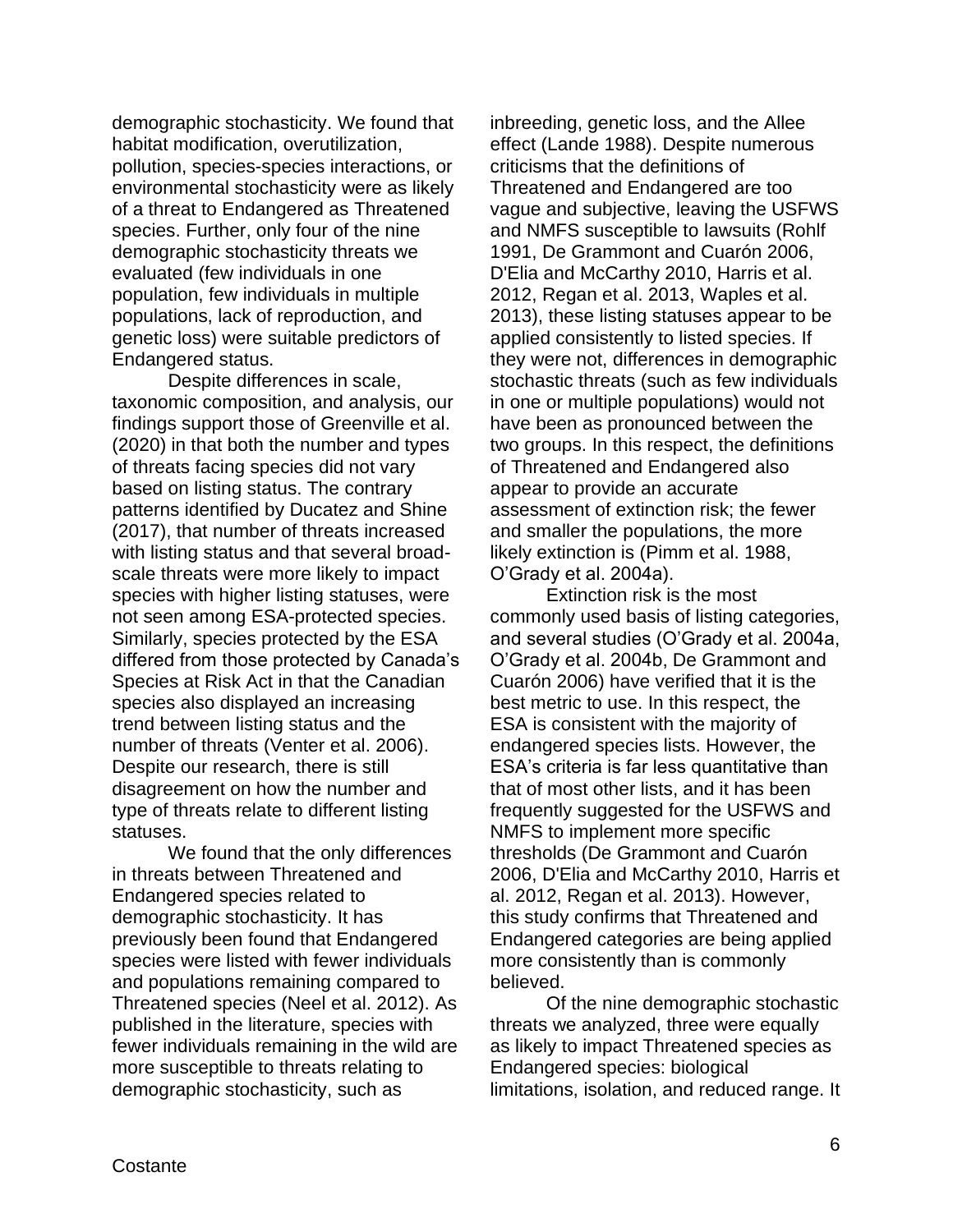was unexpected that reduced range was not a predictor of Endangered status, as it is widely regarded as a strong method of predicting extinction risk (Newsome et al. 2020, Staude et al. 2020). A potential explanation for this result is that our definition of "reduced range" encompassed both ranges that have been reduced from a historical larger size due to anthropogenic activities and ranges which had always been small, such single islands, pools, or caves. A species that has always existed in a small range may not have lost individuals to the same degree as a species whose dwindling habitat has become unable to support the populations it once had; the former may be listed as Threatened while the latter may be Endangered. Because the documents did not always distinguish between these two forms of small range, we were unable to be more specific with our definition. We do not believe the inclusion of DPS as species impact this result; while approximately twice as many DPS were listed as Threatened than Endangered, they constitute 75 of our 1487 species and are therefore unlikely to have a strong influence on our results.

The second demographic stochastic threat which did not differ between the two listing statuses was isolation, which includes fragmentation of populations and individuals. While this is another commonly used indicator of extinction vulnerability, Fahrig (2003) found that habitat fragmentation was as likely to have positive effects on biodiversity as negative effects, and that its overall impact was weaker than that of having a reduced range. This uncertainty could explain why this threat did not impact Endangered species more than Threatened species.

The final demographic stochasticity threat which did not impact one listing

status over the other was biological limitations - traits such as low fecundity, species which take a long time to reach maturity, or other life history traits which are cause for concern. O'Grady et al. (2004a) found that reduced range, fragmentation, and "biological limitations" (generation length, fecundity, etc.) were not strong predictors of extinction risk. They suggested that while population size and trend are correlated with other demographic factors, these two relate the strongest to a species' viability and will therefore stand out in explaining extinction risk (O'Grady et al. 2004a).

Notably, we did not see a difference in the degree to which Threatened and Endangered species are impacted by five major threat types: habitat modification, overutilization, pollution, species-species interactions, and environmental stochasticity. Of these threats, habitat modification has historically had the greatest impact on Threatened & Endangered species and has a 91% probability of being included in today's listing decisions (Leu et al. 2019). Because Threatened species are just as likely as Endangered species to be faced by this pervasive threat, we did not find biological justification for the recent changes made to the ESA (USFWS 2019) by the Trump administration. A species is more likely to be recovering the longer it has been protected from take (Taylor et al. 2005, Haines et al. 2021), including actions which "harass, harm, pursue, hunt, shoot, wound, kill, trap, capture, or collect, or attempt to engage in any such conduct" (ESA sec. 3(19)) and take of its habitat. By revoking these automatic protections, species listed as Threatened are now vulnerable to habitat modification and overutilization in the absence of a special rule.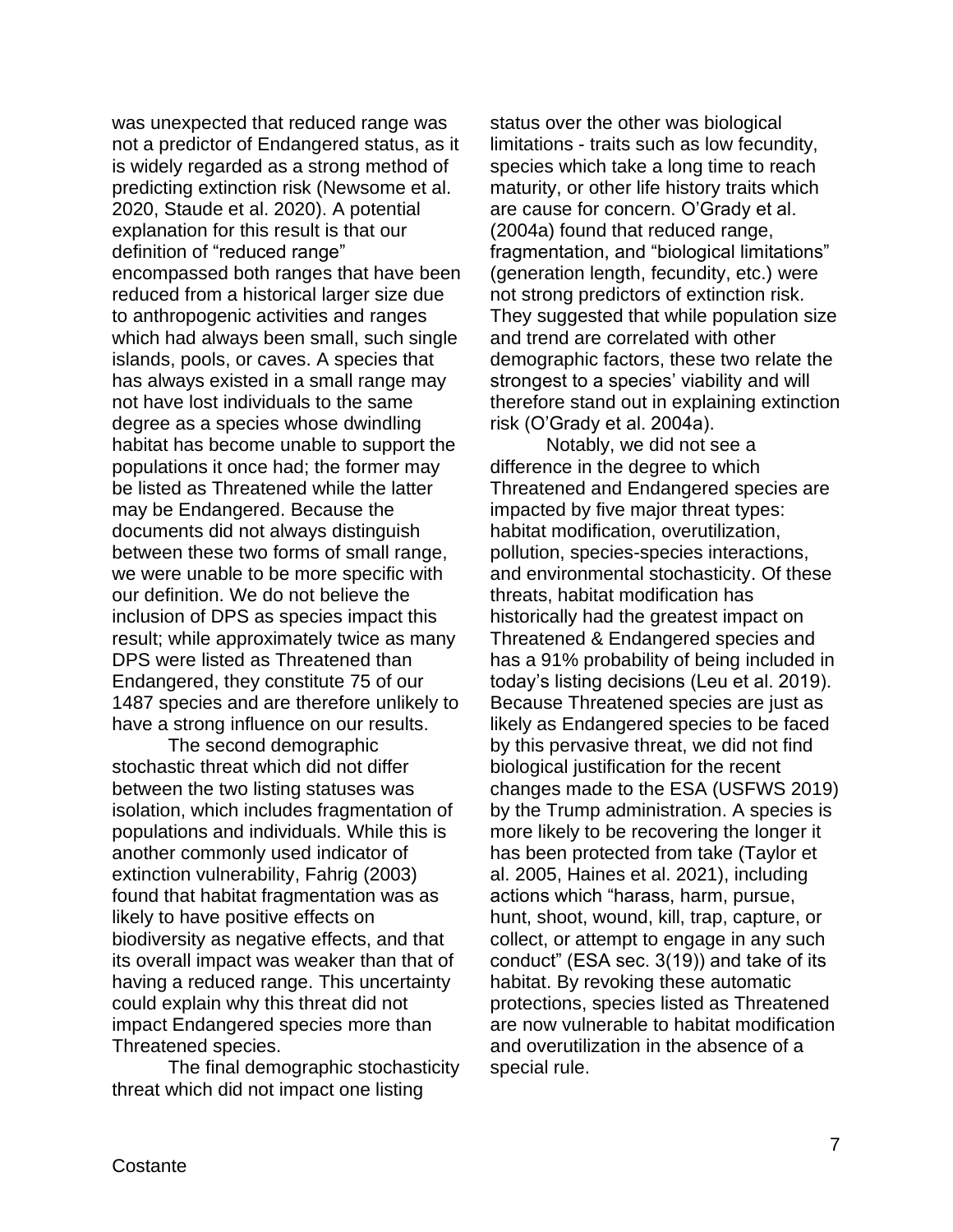The objective of the ESA is to recover species such that they no longer require the ESA's protection. However, the Trump administration's changes undermine its ability to do so for Threatened species (SCBNA 2018). If not afforded adequate protections, Threatened species may need to be uplisted to Endangered. Not only would the species then be in a more dire condition, but it would also require additional regulations which many had hoped to avoid. While species listed as Threatened after September 2019 can still have protections from take if the USFWS or NMFS publish a special rule, there are concerns that these agencies do not have the resources necessary to write these reports for every species which would need them (TWS 2018). Because the USFWS' funding priorities are in litigation rather than the listing and maintenance of Threatened and Endangered species (Waples et al. 2013), it seems unlikely that additional resources will become available to make this possible. This extra step required for designating Threatened species' protections also leaves them vulnerable to the influence of nonscientific interests (SCBNA 2018).

Our findings demonstrate that the categories of Threatened and Endangered are consistently being applied to the species protected by the ESA. The definitions, although nebulous, are suitable and therefore do not require modification. However, there is substantial overlap between Threatened and Endangered species in terms of both the number and types of threats they face. The ESA has proven itself an effective tool in mitigating biodiversity loss in the United States; species recovery has been increasing relative to species listings (Haines et al., 2021). The ESA has recovered 51 species as of January 2021

(ECOS; ecos.fws.gov) and has prevented the extinction of 97% of the species that are still listed (Evans et al. 2016). However, for the act to operate as originally intended, any amendments made to the ESA should be agreed upon by the scientists and conservation practitioners who implement this law. Maintaining the ESA as it was originally intended will allow it to continue to effectively protect the country's most vulnerable species.

### Acknowledgements

I would like to thank my advisor, Dr. Matthias Leu, and the rest of my thesis committee, Dr. Aaron Haines & Dr. Orissa Moulton, for their assistance in the analysis and writing. I would also like to thank Dr. Jacob Malcom and Dr. Andrew Carter for their valuable feedback.

### Literature Cited

Barnosky AD, Matzke N, Tomiya S, Wogan GOU, Swartz B, Quental TB, Marshall C, McGuire JL, Lindsey EL, Maguire KC, Mersey B, Ferrer EA. 2011. Has the Earth's sixth mass extinction already arrived? *Nature,* 471, 51-57. Barton K. 2020. MuMIn: Multi-Model Inference. R package version 1.43.17. https://CRAN.R-

project.org/package=MuMIn Bates D, Maechler M, Bolker B, Walker S. 2015. Fitting linear mixed-effects models using lme4. *Journal of Statistical* 

*Software*, 67, 1-48.

Bolker BM, Brooks ME, Clark CJ, Geange SW, Poulsen JR, Stevens MHH, White JSS. 2008. Generalized linear mixed models: A practical guide for ecology and evolution. *Trends in Ecology and Evolution,* 24, 127-135.

Burnham KP, Anderson DR. 2002. *Model selection and multimodel inference: A practical information-theoretic approach* (2<sup>nd</sup> ed.). New York, NY: Springer Verlag.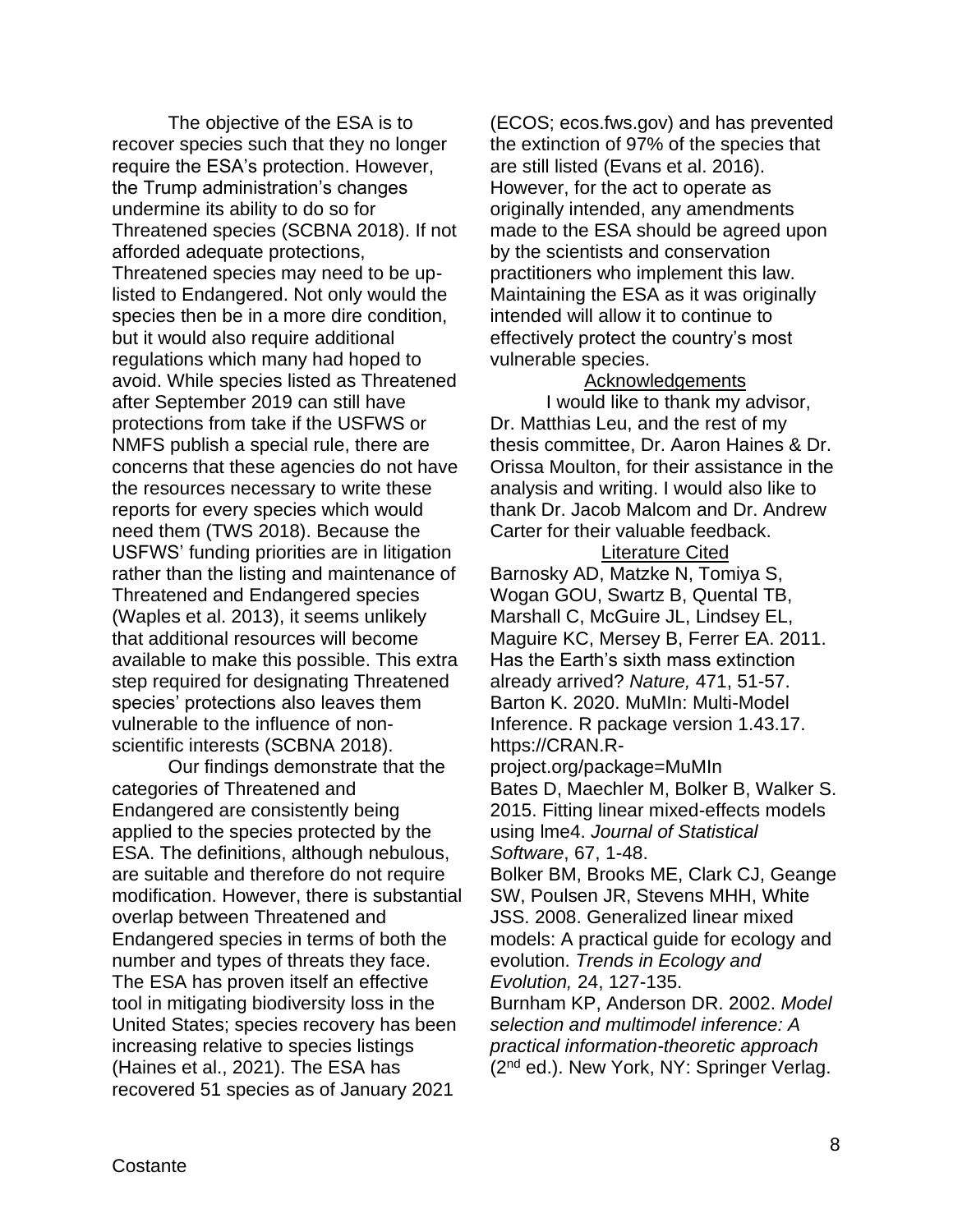Ceballos G, Ehrlich PR, Barnosky AD, García A, Pringle RM, Palmer TM. 2015. Accelerated modern human-induced species losses: Entering the sixth mass extinction. *Science Advances,* 1, e1400253.

D'Elia J, McCarthy S. 2010. Time horizons and extinction risk in endangered species categorization systems.

*Bioscience,* 60, 751-758.

de Grammont PC, Cuarón AD. 2006. An evaluation of threatened species categorization systems used on the American continent. *Conservation Biology,* 20, 14-27.

Ducatez S, Shine R. 2017. Drivers of extinction risk in terrestrial vertebrates. *Conservation Letters,* 10, 186-194. ESA (Endangered Species Act). 1973. Public Law No. 93–205, 87 U. S. Statutes at Large 884, Dec. 23, 1973, codified as amended at 16 16 U.S.C. secs. 1531–43. Evans DM, Che-Castaldo JP, Crouse D, Davis FW, Epanchin-Niell R, Flather CH, Frohlich RK, Goble DD, Li YW, Male TD, Master LL, Moskwik MP, Neel MC, Noon BR, Parmesan C, Schwartz MW, Scott JM, Williams BK. 2016. Species recovery in the United States: Increasing the effectiveness of the Endangered Species Act. *Issues in Ecology,* 20, 1-28. Fahrig L. 2003. Effects of habitat fragmentation on biodiversity. *Annual Review of Ecology, Evolution, and Systematics,* 34, 487-515. Greenville AC, Newsome TM, Wardle GM, Dickman CR, Ripple WJ, Murray BR. 2020. Simultaneously operating threats cannot predict extinction risk. *Conservation Letters*, 2020;e12758. Haines AM, Leu M, Costante DM, Treakle TC, Parenti C, Miller JRB, Malcom J. 2021. Benchmark for the ESA: Having a backbone is good for recovery. *Frontiers in Conservation Science,* 2, 630490.

Hartig F. 2020. DHARMa: Residual diagnostics for hierarchical (multilevel/mixed) regression models. R package version 0.3.3.0. https://CRAN.Rproject.org/package=DHARMa Harris JBC, Reid JL, Scheffers BR, Wanger TC, Sodhi NS, Fordham DA, Brook BW. 2012. Conserving imperiled species: A comparison of the IUCN Red List and U.S. Endangered Species Act. *Conservation Letters,* 5, 64-72. Lande R. 1988. Genetics and demography in biological conservation. *Science,* 241, 1455-1460. Leu M, Haines AM, Check CE, Costante DM, Evans JC, Hollingsworth MA, Ritrovato IT, Rydberg AM, Sandercock AM, Thomas KL, Treakle TC. 2019. Temporal analysis of threats causing species endangerment in the United States. *Conservation Science and Practice*, e78.

Mela CF, Kopalle PK. 2002. The impact of collinearity on regression analysis: The asymmetric effect of negative and positive correlations. *Applied Economics*, 34, 667– 677.

Neel MC, Leidner AK, Haines A, Goble DD, Scott JM. 2012. By the numbers: How is recovery defined by the US Endangered Species Act? *BioScience,*  62, 646-657.

Newsome TM, Wolf C, Nimmo DG, Kopf RK, Ritchie EG, Smith FA, Ripple WJ. 2020. Constraints on vertebrate range size predict extinction risk. *Global Ecology and Biogeography,* 29, 76-86.

O'Grady JJ, Reed DH, Brook BW, Frankham R. 2004a. What are the best correlates of predicted extinction risk? *Biological Conservation,* 118, 513-520. O'Grady JJ, Burgman MA, Keith DA, Master LL, Andelman SJ, Brook BW, Hammerson GA, Regan T, Frankham R. 2004b. Correlates among extinction risks assessed by different systems of